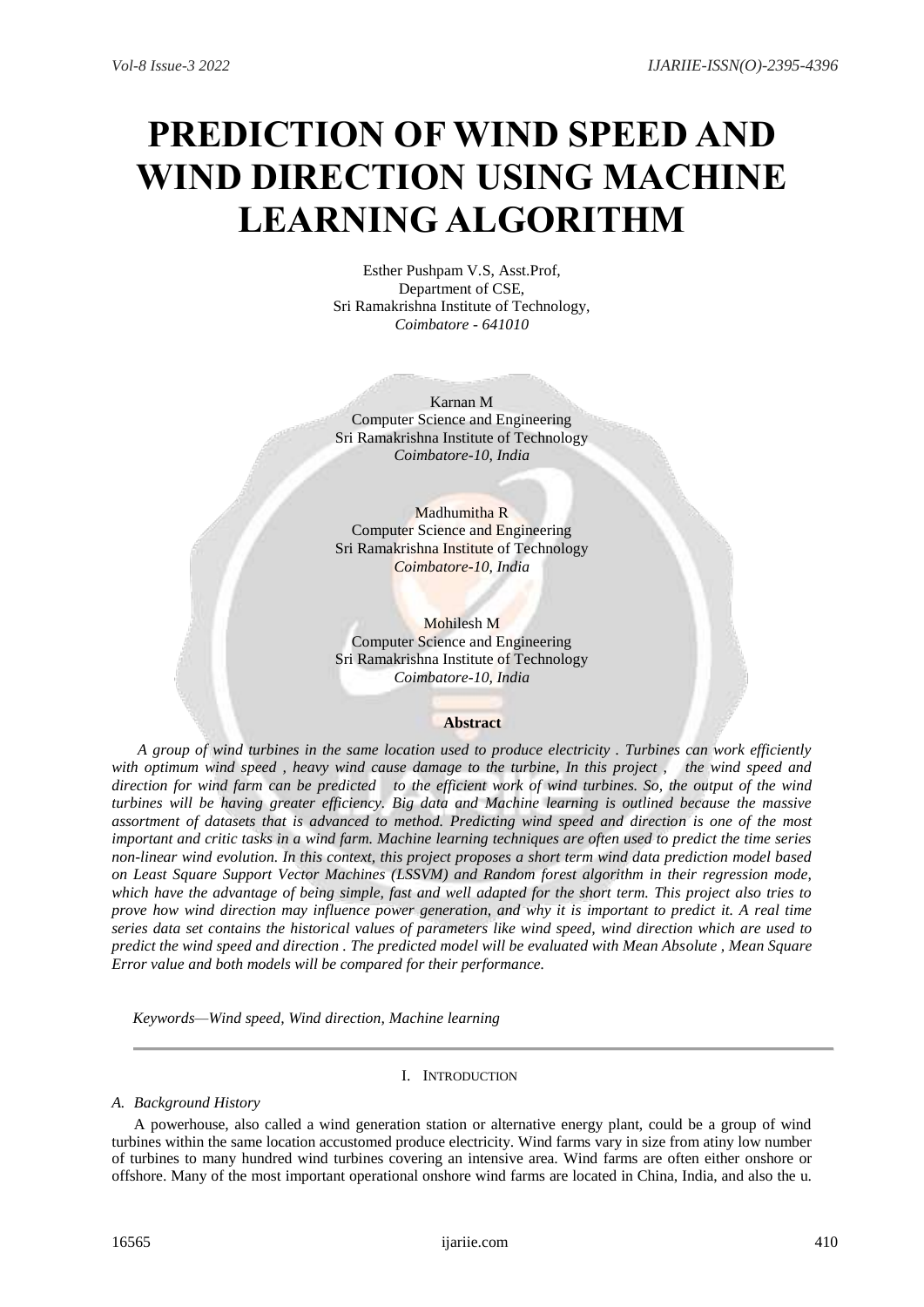s.. Because they require no fuel, wind farms have less impact on the environment than many other sorts of power generation. Wind farms have, however, been criticized for his or her visual impact and impact on the landscape. The faster the common wind speed, the more electricity the turbine will generate, so faster winds are generally economically better for power station developments. The balancing factor is that strong gusts and high turbulence require stronger dearer turbines, otherwise they risk damage.

#### *B. Problem Statement*

 Wind is a free energy source however it is highly unpredictable which is significant problem for prediction of wind speed and wind direction . Wind data need to be collected is a time series manner to process the data with its accuracy. Data need to cleaned and explored to identify its insights because the wind characteristic varies based on humidity , temperature , pressure in time to time. To make a prediction its is necessary to identifying appropriate machine learning algorithm which can be obtained based on literature survey. With a collected data of wind farm , the model need to build and trained well to achieve greater accuracy.

## *C. Wind Turbine*

 The amount of energy generated by a wind turbine depends on wind speed (main factor the area swept by the blades air density. Wind turbines requires as follows

- 1) A minimum wind speed (generally 12-14 km/h) to begin turning and generate electricity
- 2) Strong winds (50-60 km/h) to generate at full capacity
- 3) Winds of less than 90 km/h; beyond that speed, the turbines must be stopped to avoid damage.

## *D. Machine Learning*

Machine learning is very important because it gives enterprises a view of trends in customer behavior and business operational patterns, in addition as supports the event of latest products. Many of today's leading companies, like Facebook, Google and Uber, make machine learning a central a part of their operations. Machine learning has become a major competitive differentiable for several companies. Classical machine learning is usually categorized by how an algorithm learns to become more accurate in its predictions. There are four basic approaches: supervised learning, unsupervised learning, semi-supervised learning and reinforcement learning, the kind of algorithm data scientists like better to use depends on what kind of data they need to predict.

 $\Box$ Development of new machine learning algorithms that learn more accurately, utilize data from dramatically more diverse data sources available over the Internet and intranets, and incorporate more human input as they work;

 $\Box$ Integration of these algorithms into standard database management systems; and

 $\Box$ An increasing awareness of data mining technology within many organizations and an attendant increase in efforts to capture, warehouse, and utilize historical data to support evidence-based decision making.

In this kind of machine learning, data scientists supply algorithms with labeled training data and define the variables they need the algorithm to assess for correlations. Both the input and therefore the output of the algorithm is specified.

Unsupervised learning: this sort of machine learning involves algorithms that train on unlabeled data. The algorithm scans through data sets trying to find any meaningful connection. the information that algorithms train on in addition because the predictions or recommendations they output are predetermined.

Semi-supervised learning: This approach to machine learning involves a combination of the 2 preceding types. Data scientists may feed an algorithm mostly labeled training data, but the model is liberal to explore the information on its own and develop its own understanding of the info set.

Reinforcement learning: Data scientists typically use reinforcement learning to show a machine to finish a multi-step process that there are clearly defined rules. Data scientists program an algorithm to finish a task and provides it positive or negative cues because it works out the way to complete a task. except for the foremost part, the algorithm decides on its own what steps to require along the way.

#### *E. Applications*

Prediction of Wind speed and Wind direction are often utilized in foretelling, Aviation and Maritime operations, Construction projects, Growth and Metabolism rate of the many plant species, and has countless other implications

Weather forecasting:

Making a weather outlook involves three steps: observation and analysis, extrapolation to seek out the long run state of the atmosphere, and prediction of particular variables. one qualitative extrapolation technique is to assume that weather features will still move as they need been moving.

Aviation and Maritime operations: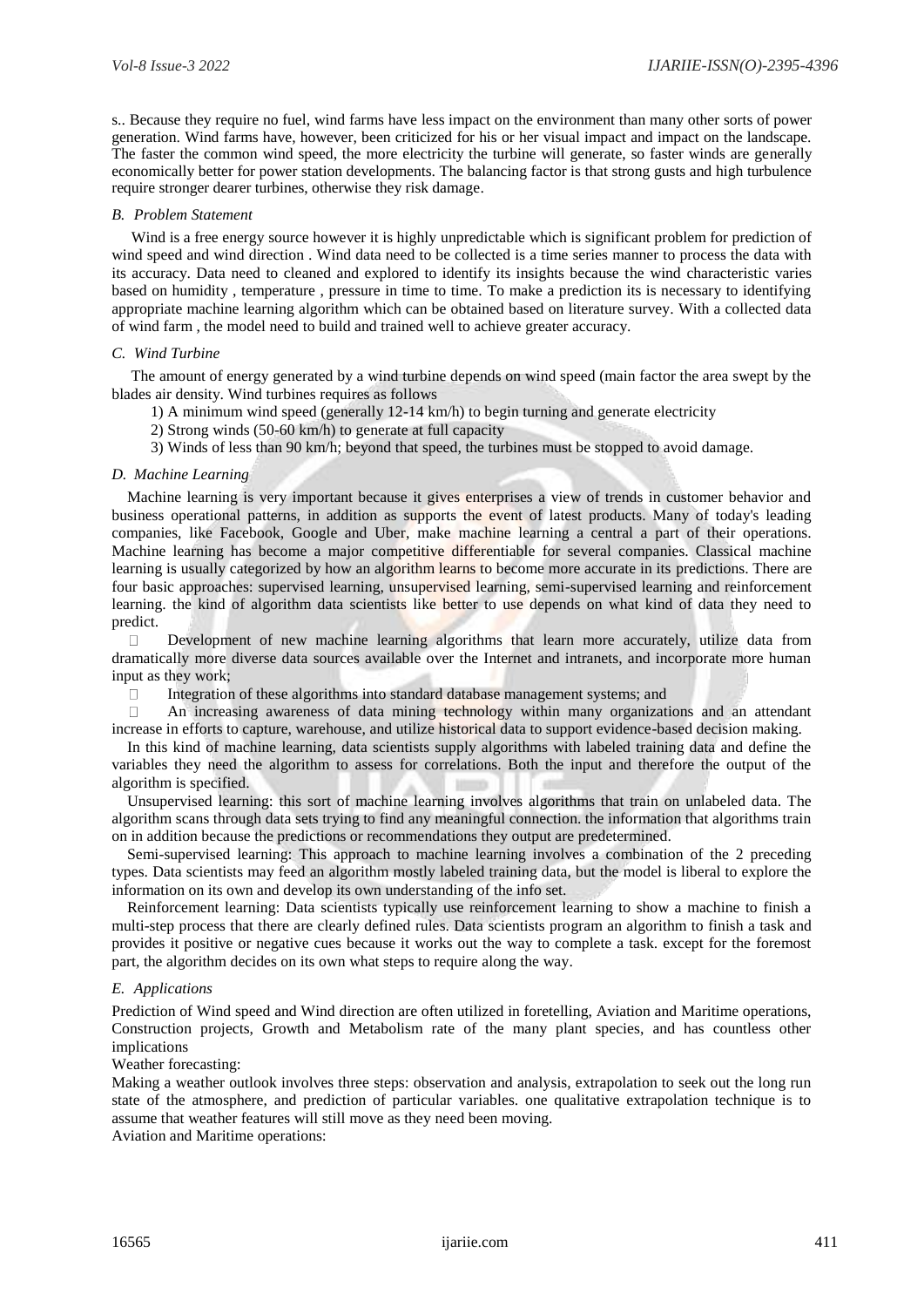AMO - aviation and maritime operations is to shield the people and nation's critical infrastructure through the coordinated use of air and marine assets to detect, interdict and stop acts of terrorism and also the unlawful movement of individuals, illegal drugs, and other contraband toward or cross the borders of the u. s..

#### *F. Scope*

 The scope of the project is to predict the wind speed and wind direction for wind forms to run the turbines efficiently to produce Wind power. Wind power describes the process by which wind is used to generate electricity. Wind turbines convert the kinetic energy in the wind into mechanical power. A generator can convert mechanical power into electricity. Mechanical power can also be utilized directly for specific tasks such as pumping water and the extent of wind resource may help determine what type of a turbine you want to install, and many landowners install wind turbines simply because they believe strongly in using non-polluting, inexhaustible forms of energy.

## II. LITERATURE SURVEY

1) A comparison of permanent magnet and wound rotor synchronous machines for portable power generation

 Michelle Bash; Steve Pekarek; Scott Sudhoff; Jennifer Whitmore; Michelle Frantzenet al. In the year of 2019, Permanent magnet and wound rotor synchronous machines (PMSMs and WRSMs) are often used in diesel engine-based portable power generation systems. In these applications, there is a growing desire to improve machine efficiency in order to reduce fossil fuel requirements. In addition, there is a desire to reduce mass to improve mobility. To attempt to address these competing performance objectives, a system analyst is confronted with numerous choices, including machine type (PM or WR), converter architecture (active/passive), and control. Herein, to assist the analyst, design tools capable of performing automated multi-objective optimization of PMSMs and WRSMs connected to both active and passive rectifiers are described. The tools are then used to derive tradeoffs between mass and efficiency for a 3 kW application

2) An energy-efficent routing protocol for WSN-based intelligent mining system

 Yanyan Mao; Dapeng Cheng et al. Comparing In recent years, Wireless sensor network (WSNs) has become the main technology to construct underground network for intelligent mining system. Due to the complex roadway topology, there needs an optimized energy conservation routing protocol. We proposed EERP, an energy-efficient routing protocol for for WSN-based intelligent mining system, which can prolonged lifetime of a network and reduce energy consumption through construct a dominator chain by region partition. Simulation results show that EERP has 8.2 times stable working time than LEACH. When region length is 100m, EERP still can maintain 99% energy after 3000rd transmission.

3) Energy efficient power management

 M. Magno; L. Benini; L. Gaggero; J. P. La Torre Aro; E. Popovici et al. (2017), Technology advancements of sensors, low power mixed-signal/RF circuits, and Wireless Sensor Networks (WSNs) made it possible to construct compact and low cost solutions for a wide range of applications such as healthcare, surveillance, building monitoring, sports and fitness, etc. A new emerging generation of WSN is the Body Sensor Network which is suitable to monitor of the human body, mainly for health care applications but also for sports and fitness. Due to the growing interest in this area, novel sensors for monitoring bio-electric signals like ECG, EMG, EOG and EEG are being developed. In this paper we present a low-power designed body sensor networks (BSN) platform for on-body physiological measurements and wireless data communications. The BSN node is capable of hosting high sensitivity electric potential dry surface sensors that can be used in either contact or noncontact mode to measure ECG and EMG signals. The wireless connectivity is provided from a Bluetooth module to be connected to a PC or Smartphone and an 802.15.4 transceiver. Moreover as the platform is designed with low power in mind it incorporates adaptive power modes and an ultra-low power wake up radio to switch off/on the sensors and the radio transceivers in order to save energy. Experimental measurements show the acquisition of the novel sensors and the low power management consumption achievable with the node in different modalities. The power consumption in deep sleep is only 1.8uW. Thus, due to the presence of the novel sensors, the low power consumption and the wireless connectivity, the BSN platform will greatly facilitate the research and development activities for pervasive healthcare, medicine, wearable medical devices and other emerging biomedical engineering fields.

4) Energy-efficient time synchronization algorithm

 Qianping Wang; Wei Wang; Yu-e Su; Yuan An et al. In the year of 2020, energy efficiency is an important standard for evaluating the effectiveness of the time synchronization protocols. Hence, energy should be conserved as much as possible provided that algorithm can achieve a certain accuracy. In this paper, we propose an energy efficient time synchronization algorithm in which each layer of the network can be synchronized merely by receiving broadcast messages rather than relying on two-way message exchange. Simulation results show that our improved strategy reduced the energy consumption and prolonged the lifetime of network compared with TPSN.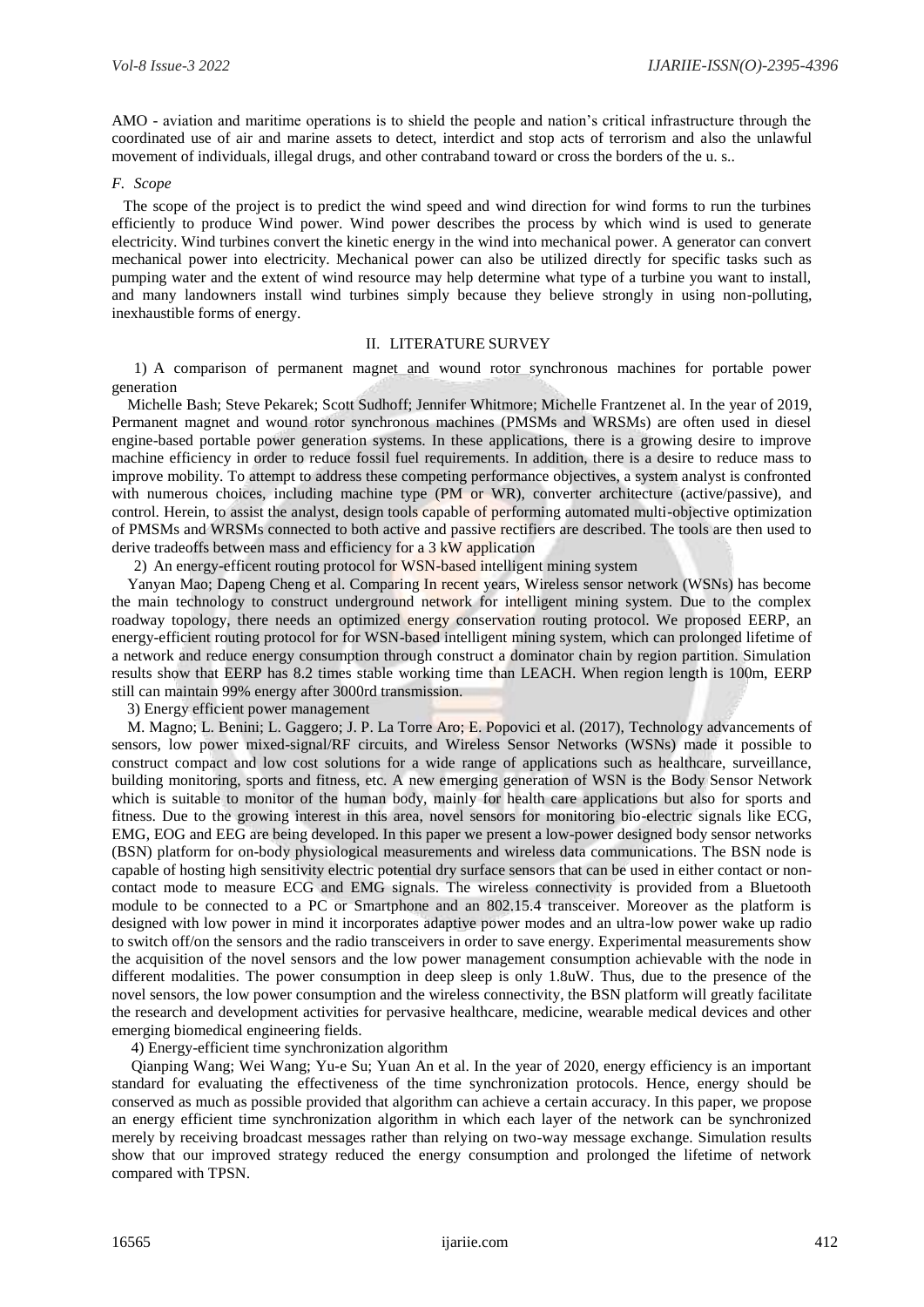5)Time-series prediction of wind speed using machine learning algorithms: A case study Osorio wind farm, Brazil

A.Khosravi, L. Machado, R. O. Nunes, Machine learning algorithms (MLAs) are applied to predict wind speed data for Osorio wind farm that is located in the south of Brazil, near the Osorio city. Forecasting wind speed in wind farm regions is valuable in order to obtain an intelligent management of the generated power and to promote the utilization of wind energy in grid-connected and isolated power systems. In this study, multilayer feed-forward neural network (MLFFNN), support vector regression (SVR), fuzzy inference system (FIS), adaptive neuro-fuzzy inference system (ANFIS), group method of data handling (GMDH) type neural network, ANFIS optimized with particle swarm optimization algorithm (ANFIS-PSO) and ANFIS optimized with genetic algorithm (ANFIS-GA) are developed to predict the time-series wind speed data. The Time-series prediction describes a model that predicts the future values of the system only using the past values. Past data is entered as input and future data to be used for represents MLA output. The developed models are examined on 5-min, 10 min, 15-min and 30-min intervals of wind speed data. The results demonstrated that the GMDH model for all time intervals can successfully predict the time-series wind speed data with a high accuracy. Also, the combination of ANFIS models with PSO and GA algorithms can increase the prediction accuracy of the ANFIS model for all time intervals.

 6) Prediction of wind speed and wind direction using artificial neural network, support vector regression and adaptive n euro-fuzzy inference system

 A.Khosravi, R. N. N. Koury, L.Machado, J.J.G.Pabon In this study, three models of machine learning algorithms are implemented to predict wind speed, wind direction and output power of a wind turbine. The first model is multi-layer feed- forward neural network (MLFFNN) that is trained with different data training algorithms. The second model is support vector regression with a radial basis function (SVR-RBF). The third model is adaptive n euro-fuzzy inference system (ANFIS) that is optimized with a partial swarm optimization algorithm (ANFIS-PSO). Temperature, pressure, relative humidity and local time are considered as input variables of the models. A large set of wind speed and wind direction data measured at 5-min, 10-min, 30-min and 1-h intervals are utilized to accurately predict wind speed and its direction for Bushehr.

 7) An intelligent method for wind power forecasting based on integrated power slope events prediction and wind speed forecasting

Fudong Li, Huan-yu Liao In this paper, we study an intelligent wind power prediction method by taking the prediction time horizons and prediction accuracy into account. The wind power slope events are defined, and multiple support vector machines are applied to the classification of slope down/up events for multi step-ahead scenarios. The wind speed series are decomposed by using the maximum overlap discrete wavelet transform (MODWT), and each decomposed signal is forecast using an adaptive wavelet neural network (AWNN) individually. The network is trained for wind speed prediction up to 24 h ahead. Based on slope events forecasting and wind speed forecasting, an improved radial basis function neural network (RBFNN) is proposed to predict wind power up to 24 h ahead. The proposed model is tested by using wind power data collected from a real wind farm. The analysis results validate that both the prediction time horizons and the prediction accuracy are guaranteed, and the proposed method can be applied to the optimal scheduling of wind farms 1 day in

8)Wind speed forecasting using nonlinear-learning ensemble of deep learning time series prediction and extreme optimization

JieChena, Guo-QiangZengb, WunengZhoua, WeiDua, Kang-DiLua As an essential issue in wind energy industry, wind speed forecasting plays a vital role in optimal scheduling and control of wind energy generation and conversion. In this paper, a novel method called Ensemble LSTM is proposed by using nonlinear-learning ensemble of deep learning time series prediction based on LSTMs (Long Short Term Memory neural networks), SVRM (support vector regression machine) and EO (extremal optimization algorithm). First, in order to avert the drawback of weak generalization capability and robustness of a single deep learning approach when facing diverse form data, a cluster of LSTMs with diverse hidden layers and neurons are employed to explore and exploit the implicit information of wind speed time series. Then predictions of LSTMs are aggregated into a nonlinear-learning regression top- layer composed of SVRM and the EO is introduced to optimize the parameters of the top-layer. Lastly, the final ensemble prediction for wind speed is given by the fine- turning top-layer. The proposed Ensemble LSTM is applied on two case studies data collected from a wind farm in Inner Mongolia, China, to perform ten-minute ahead utmost short term wind speed forecasting and one-hour ahead short term wind speed forecasting. Statistical tests of experimental results compared with other popular prediction models demonstrated the proposed Ensemble LSTM can achieve a better forecasting performance.

## III. EXISTING AND PROPOSED SYSTEM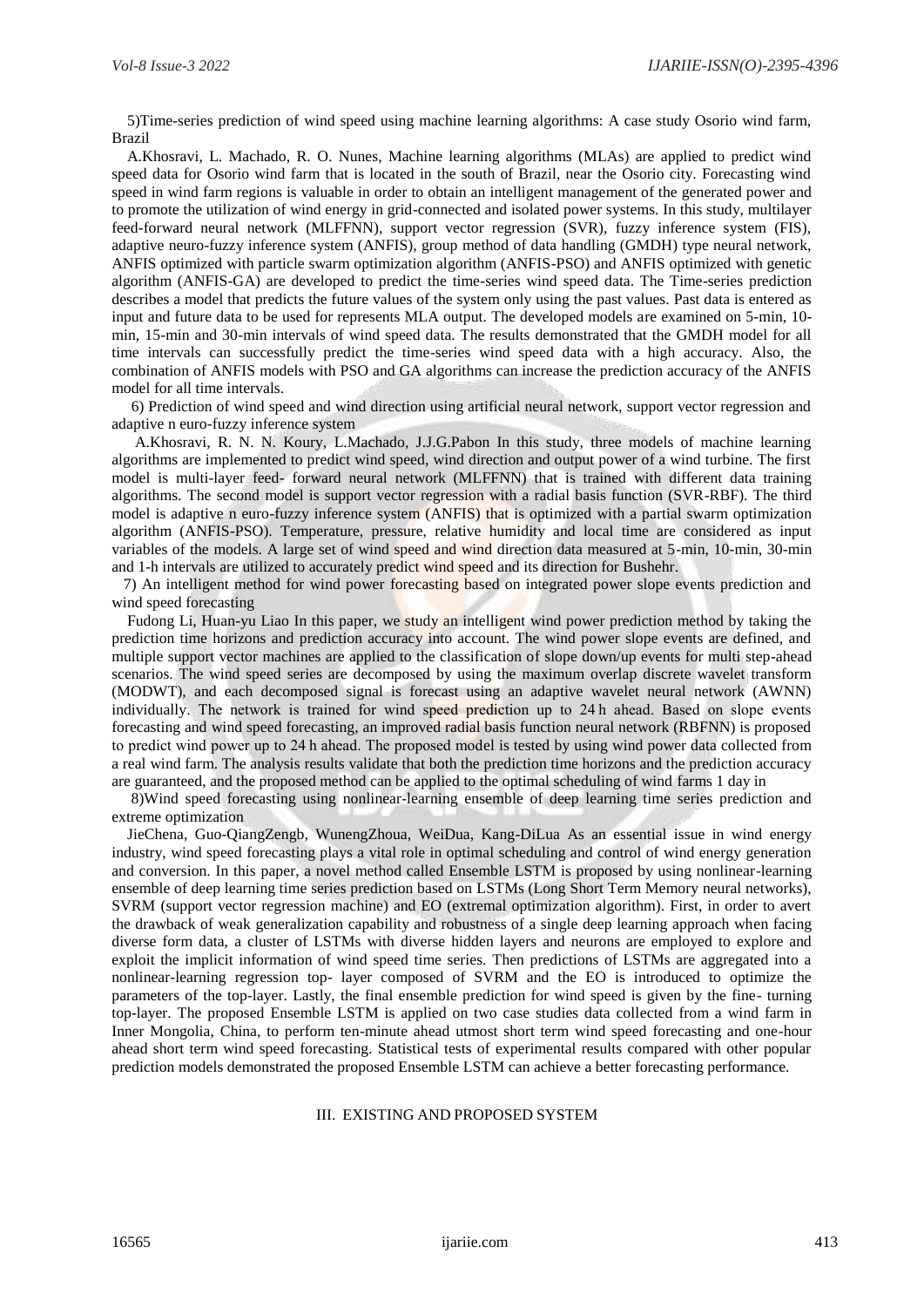## *A. Existing System*

In existing system, they developed a Binary Electronic Sequence Calculator (BESK) for real time forecasts. But the duration of forecast was less because the computers didn't have the capacity to store longer forecast data. Later, they also use ANN ( Artificial Neural Network), SVM (Support Vector Machine) for prediction purpose and they use only one algorithm at a time to predict the wind speed and wind direction accuracy, by finding the Mean Absolute Error for the above algorithms. And they are also comparing different types of artificial neural network to obtain the greater efficiency

# *B. Proposed System*

 In Proposed systems consist of input data which is obtained from dataset. it consists of parameters like sea level pressure, temperature, relative humidity, wind directions etc.. The proposed system consists of six blocks. Data collection, pre-processing, model building are all different steps whereas splitting the data into training and testing is considered to be a single step. the next step is to do the prediction which is the output block. The first block is the Meteorological Data. This is raw data which needs to be pre-processed before using it. So, this step includes removal of missing values if any, scaling it to a standard form. The next step is to build a model. The two models that are used are: SVM ( Support Vector Machines), Random Forest. The data set has been split into training and testing in the next step. Predictions are obtained which are then matched against the actual values to calculate the error.

## IV. SYSTEM SPECIFICATION

#### *A. . Introduction*

A technology that enables a machine to stimulate human behavior to help in solving complex problems is known as Artificial Intelligence. Machine learning is a subset of AI and allows machines to learn from past data and provide an accurate output. In our proposed system , the prediction of wind speed and direction has been made on Time series data .The data will be obtained from wind farm. In Prepossessing the data need to be cleaned and explore to understand the insights, some cases normalization also required to minimize the computation .Then the required parameters are filtered using feature extraction techniques . The time series cleaned data can be trained with Least Square Support Vector Machine and Random forest build model will be tested for its performance , it can be measured with Mean Absolute Error and Mean Square Error.

## *B. Block Diagram*

In this block diagram, we are going to discuss about Data Collection, Data Processing, Feature Extraction, Model building and Training which is shown in *figure 1.1*



*Figure 1.1*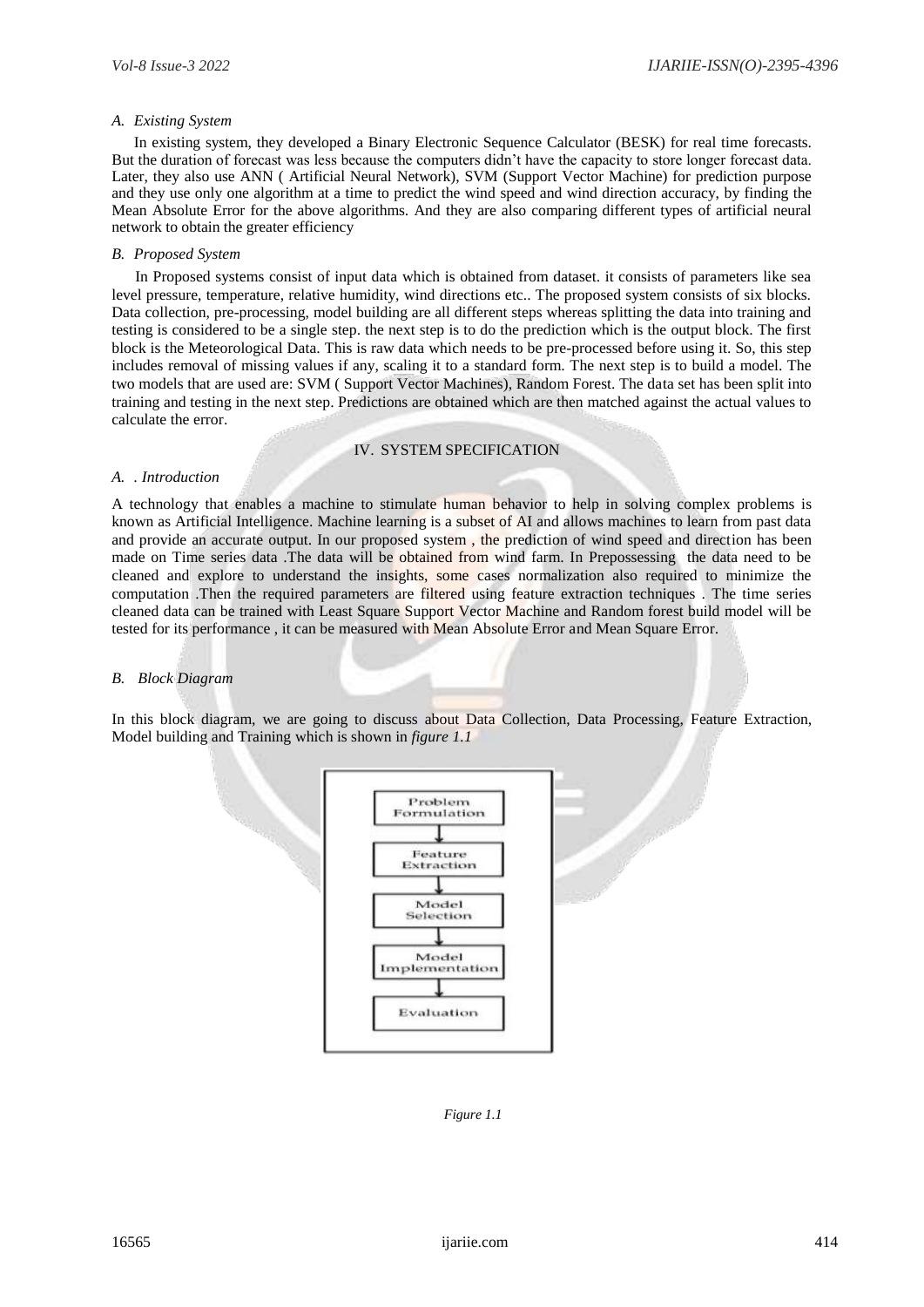# *C. Flow Chart*



# *D. Performance Evaluation*

Whereas most learning algorithms perform acceptably on data sets with tens of thousands of training examples, many important data sets are significantly larger. For example, large retail customer databases and Hubble telescope data can easily involve a terabyte or more. To provide reasonably efficient data mining methods for such large data sets requires additional research. Research during the past few years has already produced more efficient algorithms for such problems as learning association rules and efficient visualization of large data sets. Further research in this direction might well lead to even closer integration of machine learning algorithms into database management systems.